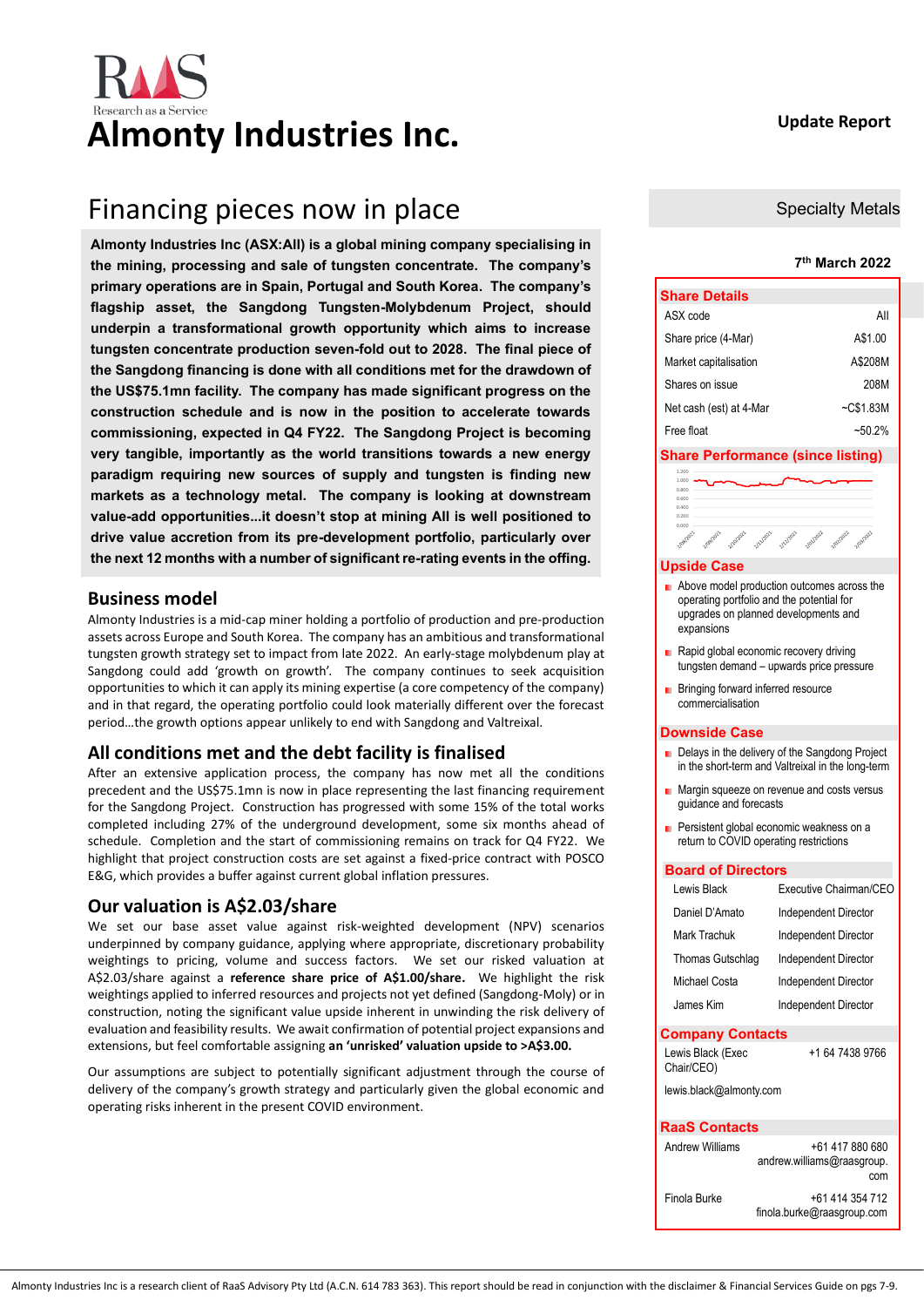

# **Sangdong Out Of The Starting Blocks And Heading Down The Strait**

The company has advised that it has now satisfied all 110 conditions precedent for the finalisation of a US\$75.1mn senior secured loan facility with Germany's state bank KfW and pending the remaining administrative issues, AII can commence drawdown and accelerate construction activity on the Sangdong Project.

Project construction has progressed with some 15% of the total works completed including 27% of the underground development, funded by a A\$15.25mn equity raising as part of the company's ASX listing and other private placements.

The principal terms of the facility are:

- US\$75.1mn;
- Interest rate three-month LIBOR +2.5% (LIBOR to be replaced by the Secured Overnight Financing Rate); and
- Term 6.25 years with no repayments during the construction phase. Principal will be repaid quarterly beginning two years after the first drawdown is made.

The company has executed a 15-year offtake agreement with Plansee GTP, with a significantly favourable floor price which we believe to be US\$183/MTU (APT eq = US\$235/MTU).

Construction costs are set against a fixed-price contract with POSCO E&G, which includes a 15% contingency, so we remain confident the chances of a significant cost blow-out from here are very low.

We don't see capital costs as the critical risk per se, but more so timing from COVID-related supply chain disruptions. Where possible and when available the company has been stockpiling materials but this issue is prevalent globally.

Guidance is still pointing to completion and commissioning in the December quarter this year.

### The metrics for tungsten are only getting better

We refer readers to a short video interview conducted with AII Executive Chairman/CEO, Lewis Black, as part of the **[RaaS 2022 Outlook Series \(19-Jan\)](https://www.raasgroup.com/interview-asxaii-24012022/)** in which progress on the Sangdong Project and the tungsten market were discussed. We highlight some key commentary:

- The tungsten price has *increased some 45% over 2021 and is rising.* Anecdotally, supply is being squeezed and concentrated;
- There is an *increasing demand for tungsten use in technology applications*, particularly in South Korea for use in semi-conductors and batteries as a replacement for cobalt; and
- Geopolitically there is *increasing demand push for supply diversification* where anecdotally South Korea is currently sourcing some 93% of its tungsten ore from China.

Complementary discussions focussed on macro factors, specifically the demand pull on tungsten and the critical role of South Korea as a metal consumer which we summarise as follows-

#### **South Korea – position and growth plans Increasing tungsten demand driven by…**

The government has declared tungsten **a top five essential mineral**

# Is the **largest per capital consumer on a global basis**,

importing 94.7% of its requirements at a cost of US\$2.0Bn (with 92.8% sourced from China)

Currently **consumes ~40% of Tungsten Hexaflouride (WF6),**  an essential part of the semi-conductor manufacturing process

Was the **largest global semi-conductor supplier by revenue in 2021** (US\$227.6Bn) with plans to invest ~US\$420Bn by 2030 to materially increase production.

Forecast rising demand for semi-conductors from automotive, industrial and electronics industries driven by the push towards renewables and increasing WFH requirements

Upgrading existing battery technology requiring nano **Tungsten Oxide** powder to improve efficiencies and safety

New battery technologies for next generation EV's (**Niobium Tungsten Oxide batteries)** with higher life cycles, cost efficiencies and fast charging technology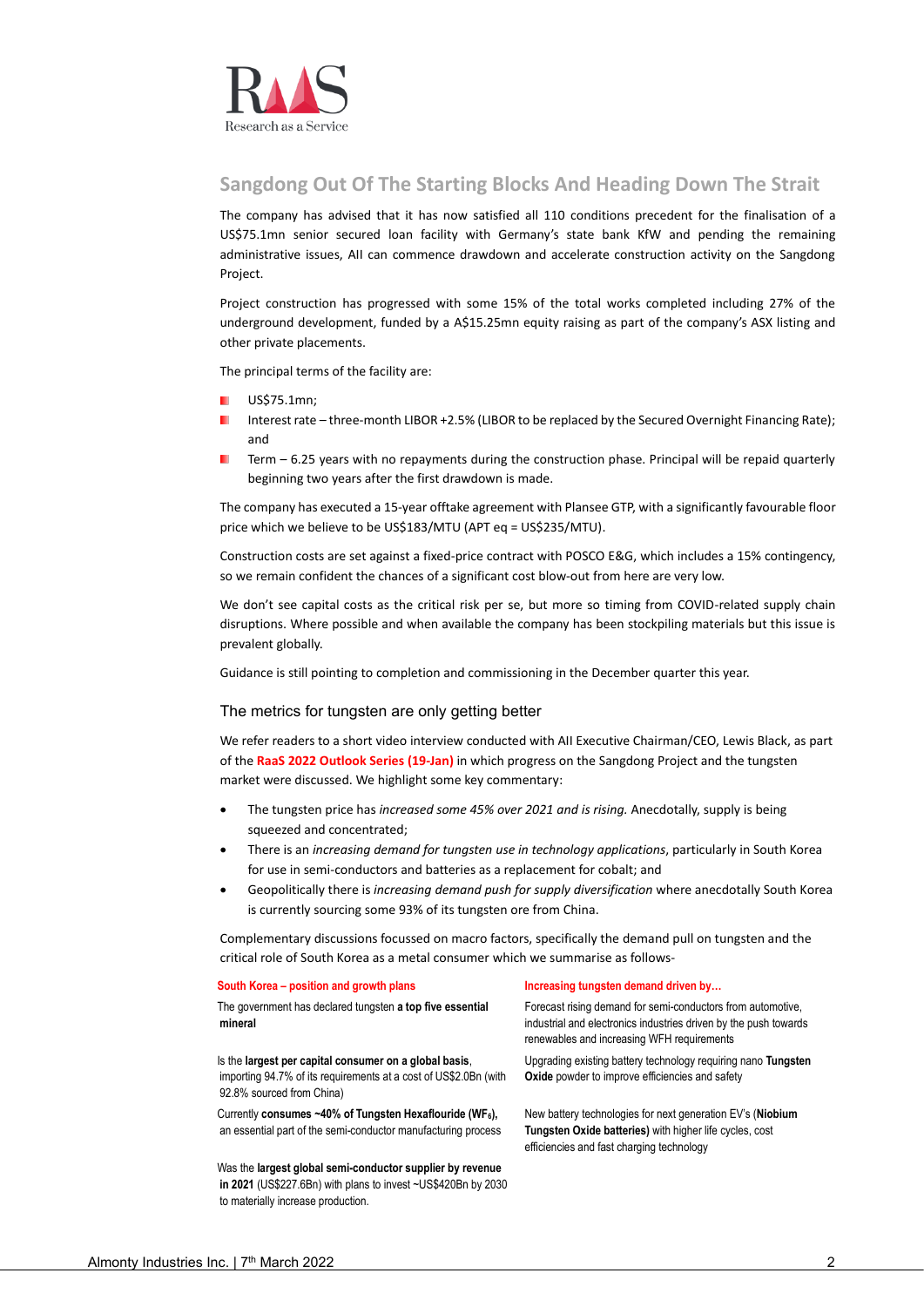

Recent (and current) global concerns continue to underscore the need for not only more development but diversified supply.

The *USGS Mineral Commodities Summaries Report* (Jan-2021) identified tungsten supply "…*as dominated by production and exports from China. China's Government regulated its tungsten industry by limiting the number of mining and export licenses, imposing quotas on concentrate production and placing constraints on mining and processing. In 2020, production of tungsten concentrate outside China was expected to remain at less than 20% of world production."*



**Exhibit 1: Global supply (2020), dominated by China…all eggs in one basket**

#### Source: www.statista.com

A recent report from *mcgroup.co.uk* made the following observations -

- ш tungsten is on **the critical mineral lists in the USA, Canada, European countries** and this metal is under Chinese control;
- China has the largest wolfram reserves, followed by Russia and Vietnam;
- China has been the main tungsten supplier to the global market (and has had a strong influence on global market trends);
- world tungsten demand is expected to expand supported by strong growth in cemented carbides sector, superalloys and other alloys alongside with increasing demand in the chemicals *(and technology)* sectors;
- tungsten supply is estimated to grow as well; new mines are projected to be put in operation *(we highlight the project with the potential to move the supply needle is Sangdong)*

There has been some specific commentary that suggests global tungsten fundamentals are positive for the industry in 2022 with supply chain issues, rising production costs and significantly stronger global infrastructure spending likely to support prices.

European demand has been strong through the beginning of 2022 but may be attributable to inventory management and the building of stocks associated with increasing political uncertainty, rather than immediate growth requirements.

#### *www.argusmedia.com*

The price outlook is robust and expected to be so over the next three-five years with some short-term upside on supply tightness.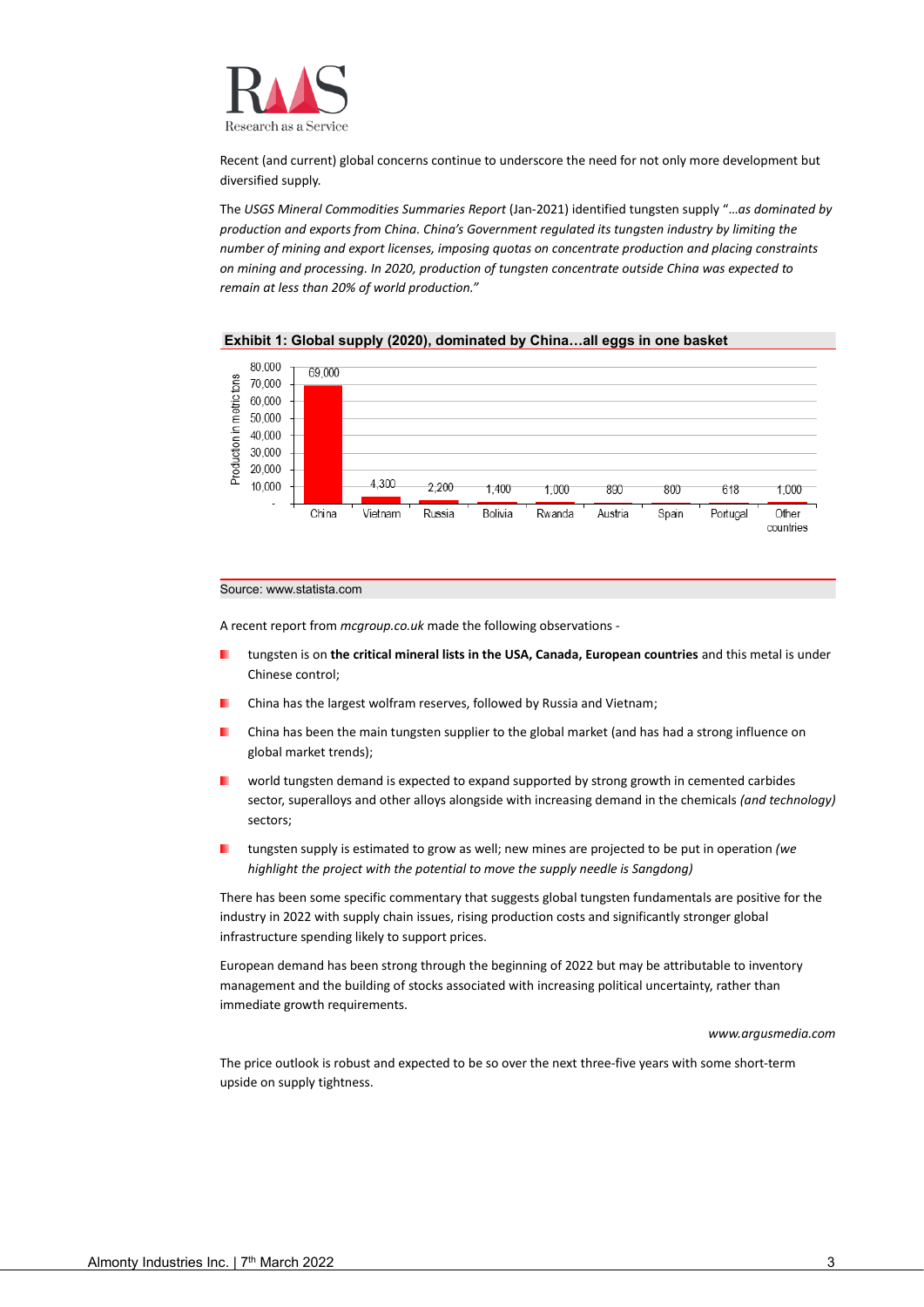

## Assessing downstream opportunities

The path to value is expanding beyond simply selling concentrate, with the company evaluating downstream opportunities related to the growth areas as previously referenced.

We suggest these opportunities are speculative at this stage and subject to economic assumptions delivering a required rate of return but it's important to note that the company is looking to maximise its leverage across the supply-consumption chain, looking at value add opportunities.

We have not assumed any downstream options in our NAV…more definition is required, but we would add that the speculative upside to the portfolio is potentially transformational.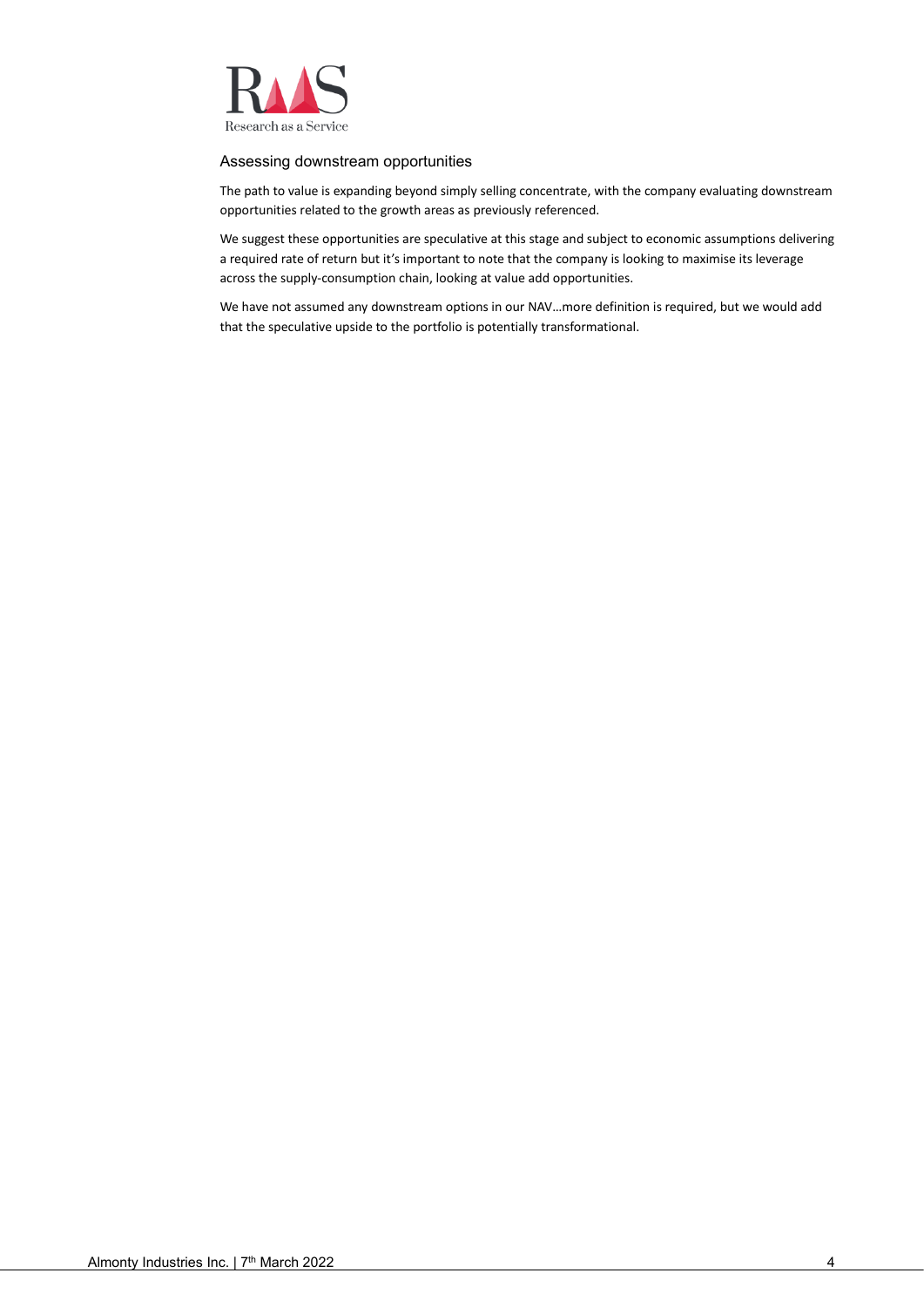

# **Sangdong Is The Flagship And Cornerstone Asset**

It's worthwhile reiterating the importance of the Sangdong Project to AII and its impact with respect to the global market.

The Sangdong Project is one of the **largest tungsten resources in the world** and the only new tungsten mine expected to be in production in the medium term, providing the company with a strong operational and industry advantage.

On a base-case outcome, Sangdong can account for a three-fold increase in attributable concentrate production by 2023 and in combination with an expansion case, a seven-fold upside case by 2028…**delivery of Sangdong as planned is the critical success outcome for the company**.



Source: Company data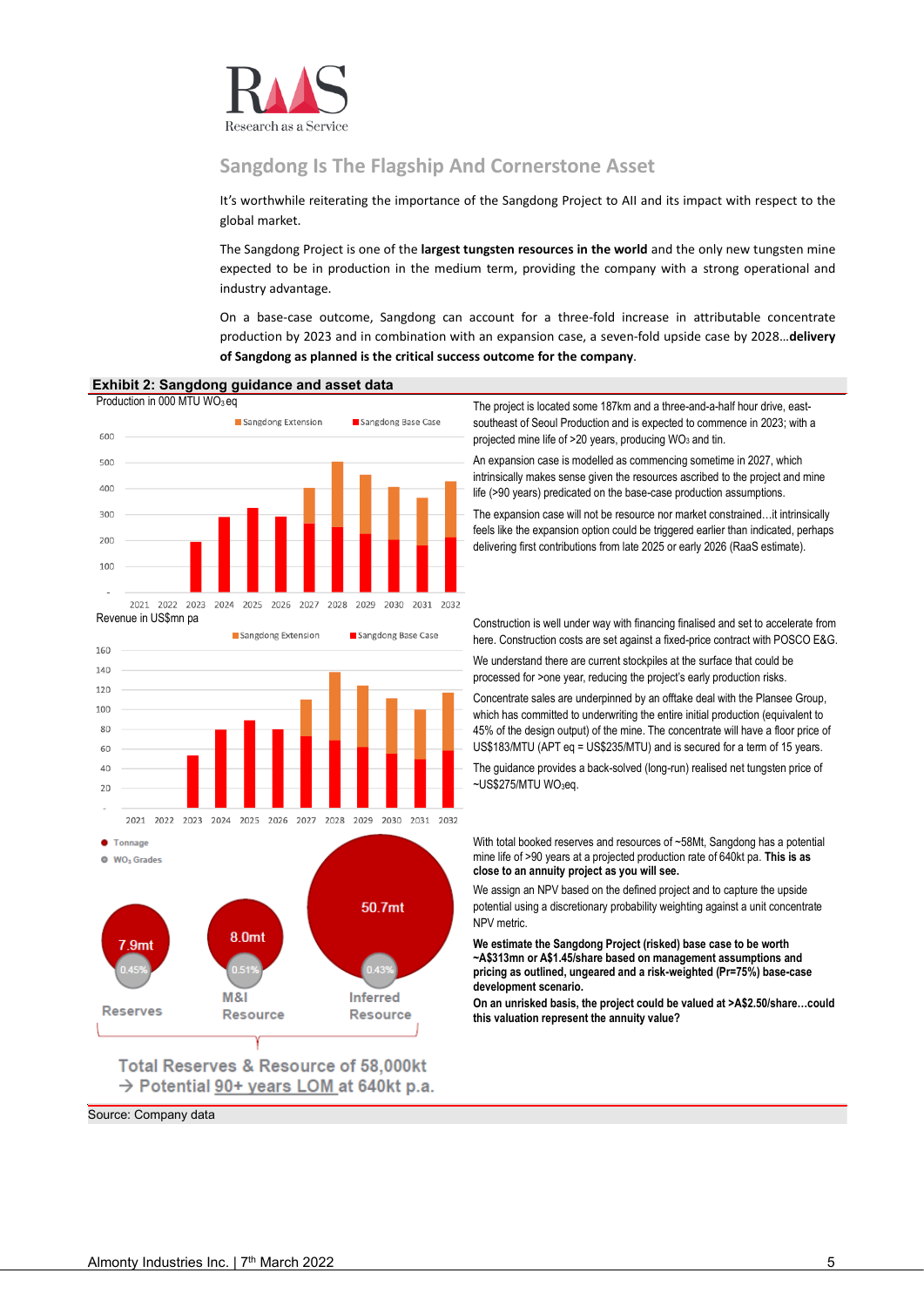

# **Exhibit 3: Financial Summary**

| <b>ALMONTY INDUSTRIES INC</b>                              |              |                    | All               |                    |                     | nm = not meaningful                                                                                       |                 |              |                  |                |                  |                |
|------------------------------------------------------------|--------------|--------------------|-------------------|--------------------|---------------------|-----------------------------------------------------------------------------------------------------------|-----------------|--------------|------------------|----------------|------------------|----------------|
| <b>YEAR END</b>                                            |              |                    | Dec               |                    |                     | na = not applicable                                                                                       |                 |              |                  |                |                  |                |
| <b>NAV</b>                                                 |              | A\$                | \$2.03            |                    |                     |                                                                                                           |                 |              |                  |                |                  |                |
| <b>SHARE PRICE</b>                                         |              | A\$                | \$1.00            |                    |                     |                                                                                                           |                 |              |                  |                |                  |                |
| <b>MARKET CAP</b><br><b>ORDINARY SHARES</b>                |              | A\$M<br>M          | 209<br>209.2      |                    |                     |                                                                                                           |                 |              |                  |                |                  |                |
| <b>OPTIONS</b>                                             |              | M                  |                   |                    |                     |                                                                                                           |                 |              |                  |                |                  |                |
| <b>COMMODITY ASSUMPTIONS</b>                               |              | 2020               | 2021f             | 2022f              | 2023f               | <b>PRODUCTION</b>                                                                                         |                 |              | 2020             | 2021f          | 2022f            | 2023f          |
| Average Tungsten Price                                     | US\$/MTU     |                    | 296               | 285                | 287                 | 000s MTU<br>Tungsten                                                                                      |                 |              |                  |                |                  |                |
| CAD:USD                                                    |              | 0.7458             | 0.7980            | 0.7892             | 0.7858              | Sangdong                                                                                                  |                 |              |                  | 0              | 0                | 190,180        |
| AUD:USD                                                    |              | 0.6989             | 0.7513            | 0.7280             | 0.7265              | Valteixal                                                                                                 |                 |              |                  | 0              | 0                | 10,004         |
| Spot cross rate                                            | AUD:CAD      | 0.9371             | 0.9415            | 0.9224             | 0.9246              | Panasqueira                                                                                               |                 |              |                  | 78.100         | 78,100           | 78,100         |
|                                                            |              |                    |                   |                    |                     | Los Santos                                                                                                |                 |              |                  | 0              | 45,000           | 45,000         |
| <b>RATIO ANALYSIS</b>                                      |              | 2020               | 2021f             | 2022f              | 2023f               | <b>TOTAL</b>                                                                                              |                 |              |                  | 78,100         | 123,100          | 323,283        |
| <b>Shares Outstanding</b><br>EPS (pre sig items)           | M<br>A\$ cps | 183<br>(5.3)       | 208<br>(3.8)      | 216<br>(2.3)       | 225<br>13.3         | Ave Unit Production Cost                                                                                  | C\$/MTU         |              |                  | 256.08         | 235.58           | 162.44         |
| EPS (post sig items)                                       | A\$ cps      |                    |                   |                    |                     | <b>Ave Unit Revenue</b>                                                                                   | C\$/MTU         |              |                  | 370.66         | 361.28           | 365.35         |
| PER (pre sig items)                                        | x            | na                 | na                | na                 | 7.5x                | <b>Operating Margin</b>                                                                                   |                 |              |                  | 31%            | 35%              | 56%            |
| <b>OCFPS</b>                                               | A\$ cps      | (2.8)              | (2.7)             | (0.6)              | 1.2                 |                                                                                                           |                 |              |                  |                |                  |                |
| <b>CFR</b>                                                 | X            | na                 | na                | na                 | 83.8x               | <b>RESERVES &amp; RESOURCES</b>                                                                           |                 |              |                  |                |                  |                |
| <b>DPS</b>                                                 | A\$ cps      |                    |                   |                    |                     | Reserves                                                                                                  | Proven          |              | Probable         |                | Proven+Probable  |                |
| Dividend Yield                                             | %            |                    |                   |                    |                     |                                                                                                           | kt              | %            | kt               | %              | kt               | %              |
| <b>BVPS</b><br>Price/Book                                  | A\$ cps<br>X | 17.0<br>5.9x       | 24.3<br>4.1x      | 23.2<br>4.3x       | 36.4<br>2.7x        | Sangdong<br>Los Santos                                                                                    |                 |              |                  |                | 7,896<br>3,767   | 0.45%<br>0.13% |
| <b>ROE</b>                                                 | %            | na                 | nm                | $-10%$             | 46%                 | Valtreixal                                                                                                |                 |              |                  |                | 2,577            | 0.35%          |
| <b>ROA</b>                                                 | %            | na                 | nm                | $-3%$              | 21%                 | Panasqueira                                                                                               |                 |              |                  |                | 3,056            | 0.21%          |
| (Trailing) Debt/Cash                                       | X            |                    |                   |                    |                     |                                                                                                           |                 |              |                  |                |                  |                |
| <b>Interest Cover</b>                                      | x            |                    |                   |                    |                     | Resources                                                                                                 | <b>Measured</b> |              | <b>Indicated</b> |                | <b>Inferred</b>  |                |
| Gross Profit/share                                         | A\$ cps      | (5.3)              | (3.8)             | (2.3)              | 16.9                |                                                                                                           | kt              | %            | kt               | %              | kt               | %              |
| <b>EBITDAX</b>                                             | <b>AŚM</b>   | 751                | 3,065             | 6,754              | 52,758              | Sangdong                                                                                                  |                 |              | 8,029            | 0.51%          | 50,686           | 0.43%          |
| <b>EBITDAX Ratio</b><br><b>EARNINGS</b>                    | %<br>C\$000s | 3%<br>2020         | 11%<br>2021f      | 15%<br>2022f       | 45%<br>2023f        | Los Santos<br>Valtreixal                                                                                  |                 |              | 2,133<br>2,833   | 0.28%<br>0.25% | 1,878<br>16,755  | 0.25%<br>0.80% |
| Revenue                                                    |              | 25,095             | 28,949            | 44,474             | 118,113             | Panasqueira                                                                                               |                 |              | 8,799            | 0.24%          | 10,631           | 0.24%          |
| Cost of sales                                              |              | (26, 466)          | (28, 138)         | (40, 319)          | (75,809)            |                                                                                                           |                 |              |                  |                |                  |                |
| <b>Gross Profit</b>                                        |              | (1, 371)           | 811               | 4,155              | 42,304              | <b>EQUITY VALUATION</b>                                                                                   |                 |              |                  |                |                  |                |
| Other revenue                                              |              |                    |                   |                    |                     |                                                                                                           |                 | Interest     | Pr               | <b>ASM</b>     | A\$ cps          |                |
| Other income                                               |              |                    |                   |                    |                     | Sandong                                                                                                   |                 | 100%         | 75%              | \$339          | \$1.62           |                |
| Exploration written off                                    |              |                    |                   |                    |                     | Sangdong Moly                                                                                             |                 | 100%         | 25%              | \$15           | \$0.07           |                |
| Finance costs<br>Impairment                                |              | (3,836)<br>$\circ$ | (1,049)<br>0      | (2, 256)<br>0      | (2, 557)<br>$\circ$ | Valtreixal<br>Panasqueira                                                                                 |                 | 100%<br>100% |                  | \$73<br>\$46   | \$0.35<br>\$0.22 |                |
| Other expenses                                             |              | (4,936)            | (7, 191)          | (7, 270)           | 188                 | Los Santos                                                                                                |                 | 100%         |                  | \$6            | \$0.03           |                |
| Profit before tax                                          |              | (10, 143)          | (7, 429)          | (5, 371)           | 39,934              |                                                                                                           |                 |              |                  | \$478          | \$2.29           |                |
| Taxes                                                      |              | 1,086              | 0                 | 806                | (4,865)             | Net Cash/(debt)                                                                                           |                 |              |                  | (\$47)         | (\$0.22)         |                |
| <b>NPAT Reported</b>                                       |              | (9,057)            | (7, 429)          | (4, 566)           | 35,069              | Corporate costs                                                                                           |                 |              |                  | $($ \$8)       | (\$0.04)         |                |
| <b>Underlying Adjustments</b>                              |              | 0                  | 0                 | 0                  | 0                   | <b>TOTAL</b>                                                                                              |                 |              |                  | \$424          | \$2.03           |                |
| <b>NPAT Underlying</b><br><b>CASHFLOW</b>                  | C\$000s      | (9,057)            | (7, 429)          | (4, 566)           | 35,069              | <b>Cash Producing Assets</b>                                                                              |                 |              |                  |                | \$0.25           |                |
| <b>Operational Cash Flow</b>                               |              | 2020               | 2021f             | 2022f              | 2023f               |                                                                                                           |                 |              |                  |                |                  |                |
| Net Interest                                               |              |                    |                   |                    |                     |                                                                                                           |                 |              |                  |                |                  |                |
| <b>Taxes Paid</b>                                          |              |                    |                   |                    |                     |                                                                                                           |                 |              |                  |                |                  |                |
| Other                                                      |              |                    |                   |                    |                     |                                                                                                           |                 |              |                  |                |                  |                |
| <b>Net Operating Cashflow</b>                              |              | (4,831)            | (5,305)           | (1, 235)           | 35,603              |                                                                                                           | <b>Net Debt</b> |              |                  |                |                  |                |
| Payments for Mining assets                                 |              | (5, 284)           | (38, 421)         | (44, 295)          | (4, 302)            |                                                                                                           |                 |              |                  |                |                  |                |
| PP&E<br>Development                                        |              |                    |                   |                    |                     | Los                                                                                                       |                 |              |                  |                |                  |                |
| Net Asset Sales/other                                      |              |                    |                   |                    |                     | <b>Santos</b>                                                                                             |                 |              |                  |                |                  |                |
| <b>Net Investing Cashflow</b>                              |              | (6, 294)           | (39, 421)         | (44,295)           | (4, 302)            |                                                                                                           |                 |              |                  |                |                  |                |
| <b>Dividends Paid</b>                                      |              |                    |                   |                    |                     | Panasqueira                                                                                               |                 |              |                  |                |                  |                |
| Net Debt Drawdown                                          |              | 9,280              | 41,009            | 16,497             | (25,000)            |                                                                                                           |                 |              |                  |                |                  |                |
| Equity Issues/(Buyback)                                    |              | 474                | 20,275            |                    |                     |                                                                                                           |                 |              |                  |                |                  |                |
| Other                                                      |              |                    |                   |                    |                     | Valtreixal                                                                                                |                 |              |                  |                |                  |                |
| <b>Net Financing Cashflow</b><br>Net Change in Cash        |              | 11,906<br>781      | 61,284<br>16,558  | 22,524<br>(23,006) | (25,000)<br>6,301   |                                                                                                           |                 |              |                  |                |                  |                |
| <b>BALANCE SHEET</b>                                       | C\$000s      | 2020               | 2021f             | 2022f              | 2023f               | Sangdong                                                                                                  |                 |              |                  |                |                  |                |
| Cash & Equivalents                                         |              | 2,372              | 18,930            | (4,076)            | 2,226               | Moly                                                                                                      |                 |              |                  |                |                  |                |
| PP&E & Development                                         |              | 134,919            | 151,301           | 169,190            | 162,714             |                                                                                                           |                 |              |                  |                |                  |                |
| Exploration                                                |              |                    |                   |                    |                     |                                                                                                           |                 |              | <b>Sandong</b>   |                |                  |                |
| <b>Total Assets</b>                                        |              | 151,063            | 170,240           | 167,618            | 166,532             |                                                                                                           |                 |              |                  |                |                  |                |
| Debt                                                       |              | 61,524             | 62,455            | 80,323             | 53,258              |                                                                                                           |                 |              |                  |                |                  |                |
| <b>Total Liabilities</b><br><b>Total Net Assets/Equity</b> |              | 121,894<br>29,169  | 122,655<br>47,585 | 121,469<br>46,149  | 90,852<br>75,680    |                                                                                                           |                 |              |                  |                |                  |                |
| Cash/(Debt)                                                |              | (59, 152)          | (43, 525)         | (84, 399)          | (51,033)            | $-50.50$<br>\$0.00                                                                                        | \$0.50          |              | \$1.00           |                | \$1.50           | \$2.00         |
| Gearing $(d_n/(d_n+e))$                                    |              | 67%                | 48%               | 65%                | 40%                 | <b>III</b> Net Cash/(debt) <b>III</b> Los Santos <b>III</b> Panasqueira III Valtreixal IIII Sangdong Moly |                 |              |                  |                | <b>■Sandong</b>  |                |
|                                                            |              |                    |                   |                    |                     |                                                                                                           |                 |              |                  |                |                  |                |
|                                                            |              |                    |                   |                    |                     |                                                                                                           |                 |              |                  |                |                  |                |

Source: RaaS estimates, Company data for actuals; priced as of close of trading 4-March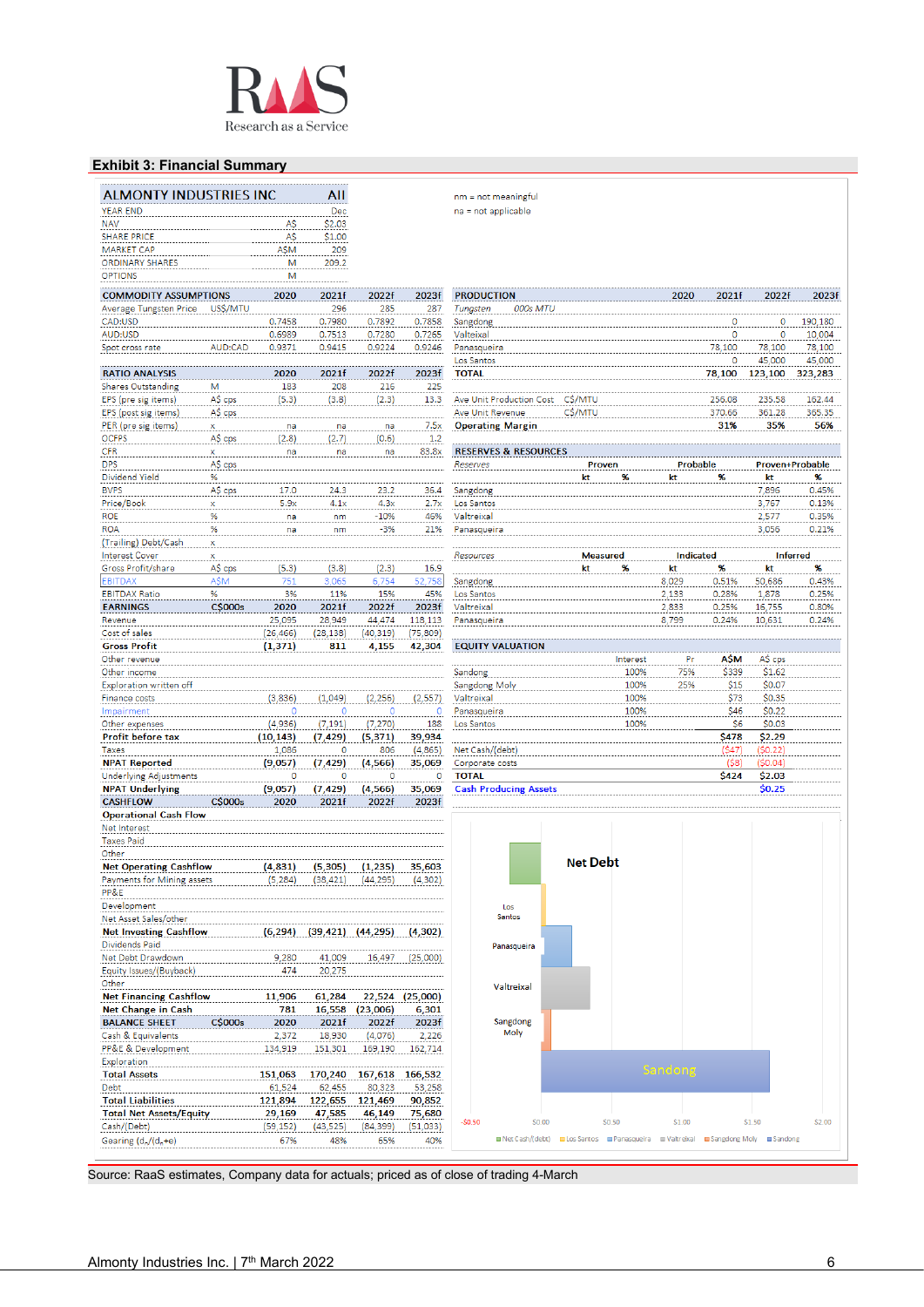

# FINANCIAL SERVICES GUIDE

**RaaS Advisory Pty Ltd**

# **ABN 99 614 783 363**

# **Corporate Authorised Representative, number 1248415**

**of**

**BR SECURITIES AUSTRALIA PTY LTD ABN 92 168 734 530 AFSL 456663**

**Effective Date: 6 th May 2021**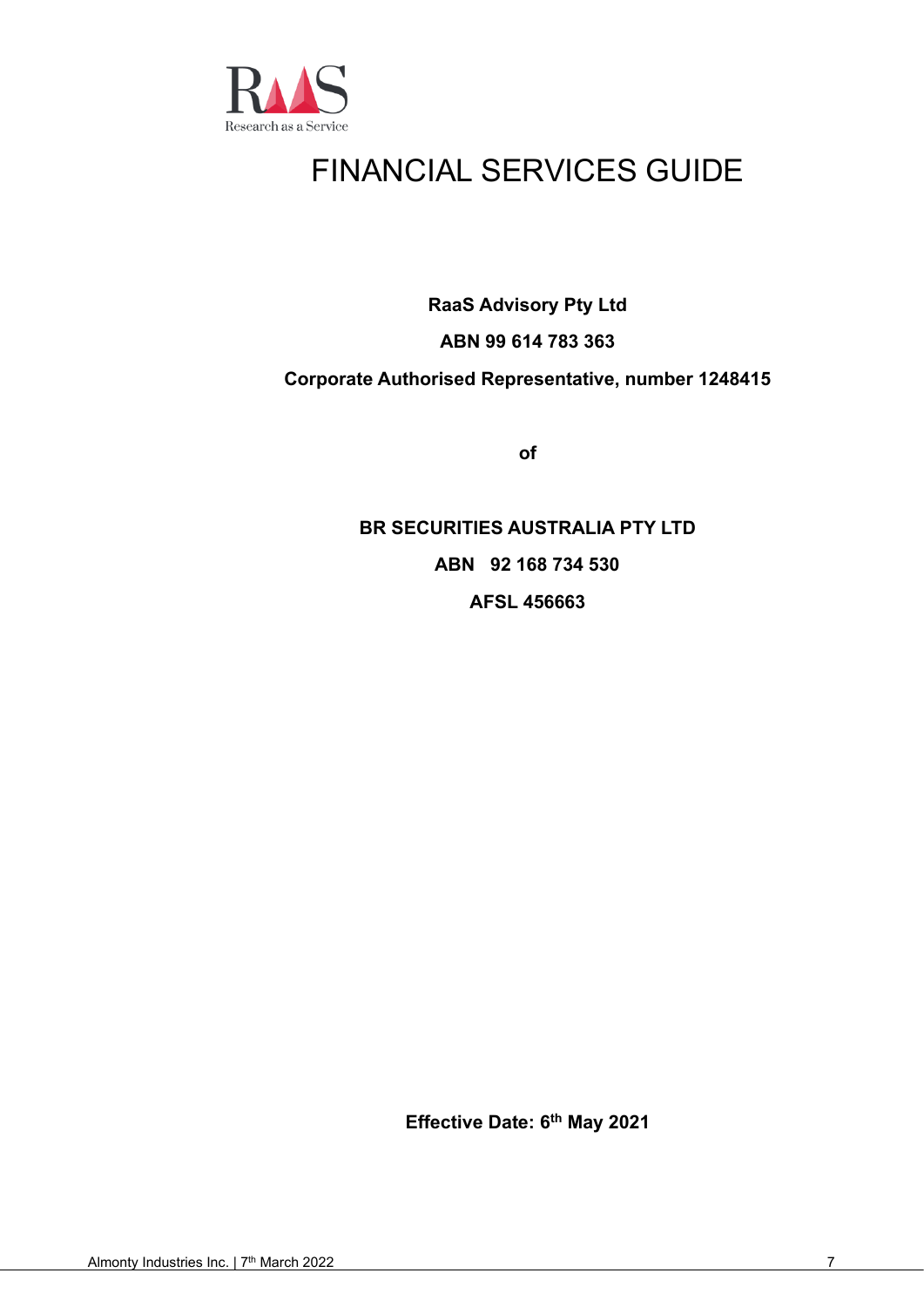

#### **About Us**

BR Securities Australia Pty Ltd (BR) is the holder of Australian Financial Services License ("AFSL") number 456663. RaaS Advisory Pty Ltd (RaaS) is an Authorised Representative (number 1248415) of BR.

This Financial Service Guide (FSG) is designed to assist you in deciding whether to use RaaS's services and includes such things as

- who we are
- our services
- how we transact with you
- how we are paid, and
- complaint processes

Contact Details, BR and RaaS

BR Head Office: Suite 5GB, Level 5, 33 Queen Street, Brisbane, QLD, 4000

RaaS. 20 Halls Road Arcadia, NSW 2159

P: +61 414 354712

E: finola.burke@raasgroup.com

RaaS is the entity providing the authorised AFSL services to you as a retail or wholesale client.

- **What Financial Services are we authorised to provide?** RaaS is authorised to
- provide general advice to retail and wholesale clients in relation to
	- **Securities**
- deal on behalf of retail and wholesale clients in relation to **Securities**

The distribution of this FSG by RaaS is authorized by BR.

#### **Our general advice service**

Please note that any advice given by RaaS is general advice, as the information or advice given will not take into account your particular objectives, financial situation or needs. You should, before acting on the advice, consider the appropriateness of the advice, having regard to your objectives, financial situation and needs. If our advice relates to the acquisition, or possible acquisition, of a particular financial product you should read any relevant Prospectus, Product Disclosure Statement or like instrument. As we only provide general advice we will not be providing a Statement of Advice. We will provide you with recommendations on securities

#### **Our dealing service**

RaaS can arrange for you to invest in securities issued under a prospectus by firstly sending you the offer document and then assisting you fill out the application from if needed.

#### **How are we paid?**

RaaS earns fees for producing research reports. Sometimes these fees are from companies for producing research reports and/or a financial model. When the fee is derived from a company, this is clearly highlighted on the front page of the report and in the disclaimers and disclosures section of the report.

We may also receive a fee for our dealing service, from the company issuing the securities.

#### **Associations and Relationships**

BR, RaaS, its directors and related parties have no associations or relationships with any product issuers other than when advising retail clients to invest in managed funds when the managers of these funds may also be clients of BR. RaaS's representatives may from time-to-time deal in or otherwise have a financial interest in financial products recommended to you but any material ownership will be disclosed to you when relevant advice is provided.

#### **Complaints**

If you have a complaint about our service, you should contact your representative and tell them about your complaint. The representative will follow BR's internal dispute resolution policy, which includes sending you a copy of the policy when required to. If you aren't satisfied with an outcome, you may contact AFCA, see below.

BR is a member of the Australian Financial Complaints Authority (AFCA). AFCA provide fair and independent financial services complaint resolution that is free to consumers.

Website[: www.afca.org.au;](http://www.afca.org.au/) Email: [info@afca.org.au;](mailto:info@afca.org.au) Telephone: 1800931678 (free call)

In writing to: Australian Financial Complaints Authority, GPO Box 3, Melbourne, VIC, 3001.

#### **Professional Indemnity Insurance**

BR has in place Professional Indemnity Insurance which satisfies the requirements for compensation under s912B of the Corporations Act and that covers our authorized representatives.